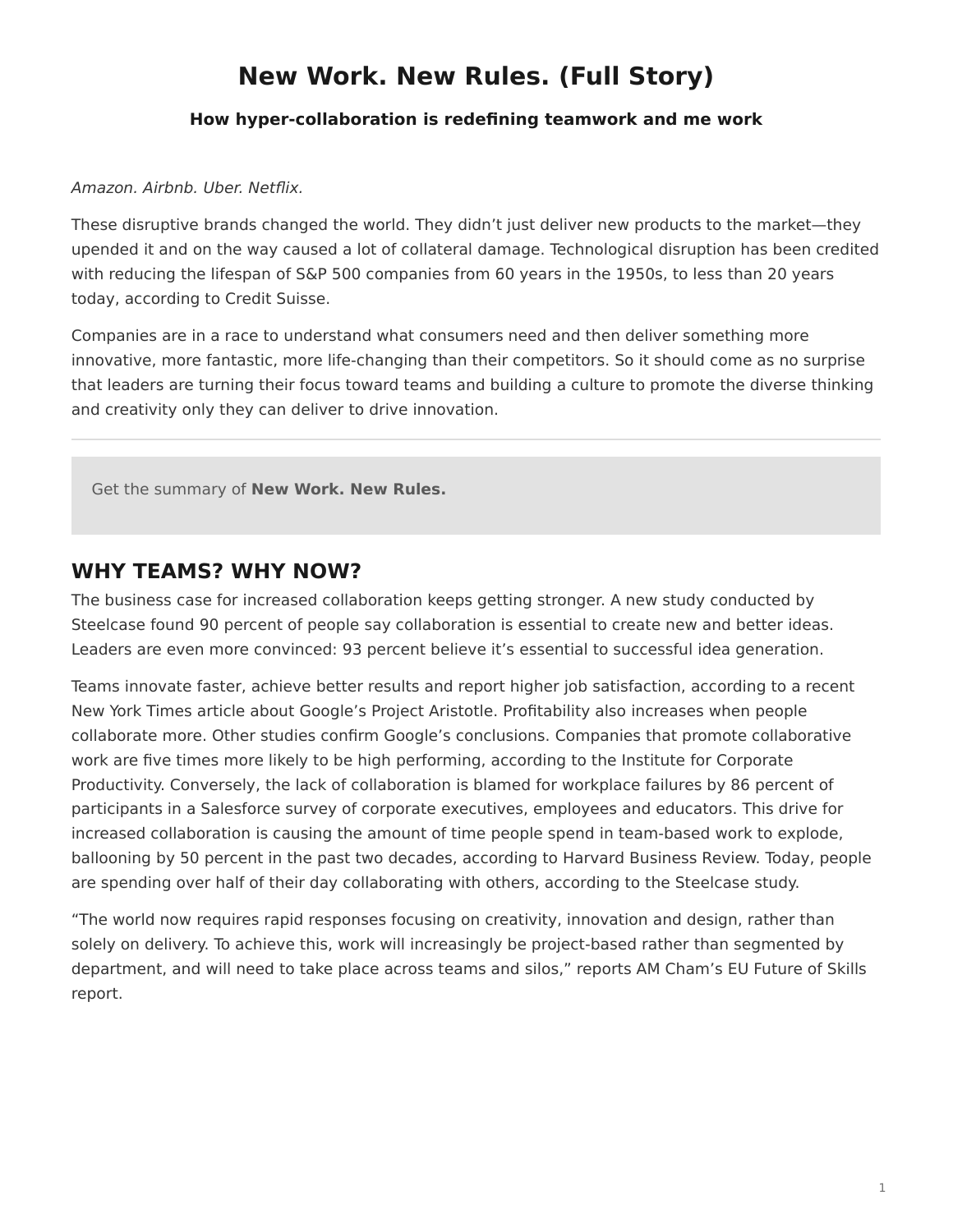Steelcase researchers and designers have been studying collaboration for more than 20 years. Most recently, they studied high-performing teams in North America, the Middle East and Europe to understand the macro shift toward a new kind of teamwork. They saw teams focused on two predominant types of work:

**New Idea Generation:** Imagining and creating new products, services and solutions. **Flawless Execution:** Developing and bringing ideas to market quickly and predictably.

Regardless of their focus, these teams are under pressure to solve complex problems and do it faster. Unlike their predecessors, who could focus on an individual task as their contribution to the overall team, these new teams are hyper-collaborators. The research and design team saw people whose days are filled with a never-ending exchange of information and ideas, activating peer-to-peer learning and fostering curiosity and connection with customers. Working in rapid cycles of iteration, tasks are interdependent and their projects fluid. This interdependence and pace is fundamentally different than the way teams used to work. And, as the study showed, it's not easy.

# **WHAT'S DIFFERENT ABOUT TEAMWORK NOW?**

"Think about the difference between a swim team and a soccer team," says Gale Moutrey, vice president, Workplace Innovation and Brand Communications at Steelcase. "Swimmers stay in their own lane, but soccer players interact and transition constantly, relying on each other to win. Teams today need to do that, too — navigate a fast-paced flow, bouncing between team members, iterating and improving on each other's ideas. Everyone is accountable to keep work moving forward."

Many of these teams have adopted design-thinking methodologies and agile behaviors to structure their work. Previously relegated to IT or creative teams, these methods are no longer only for early adopters. Many teams are adapting practices like daily stand-ups, sprints and workshops to help them move faster and stay more closely connected to their customers. By understanding these activities and behaviors, we can design spaces to help these teams work in new ways.

### **Think Like a Designer**

A methodology for creative problem solving, design thinking is physically and cognitively active. Teams are leading workshops, brainstorming, filling walls and whiteboards with content and coming together to share their ideas. Team members sit together so they can interact with each other in real time, build cohesion and work faster. They also need moments of retreat from the group to focus, absorb information and process their own ideas. People stand, sit, draw, gesture and move materials and objects. The work is dynamic and fast-paced.

### **The Agile Revolution**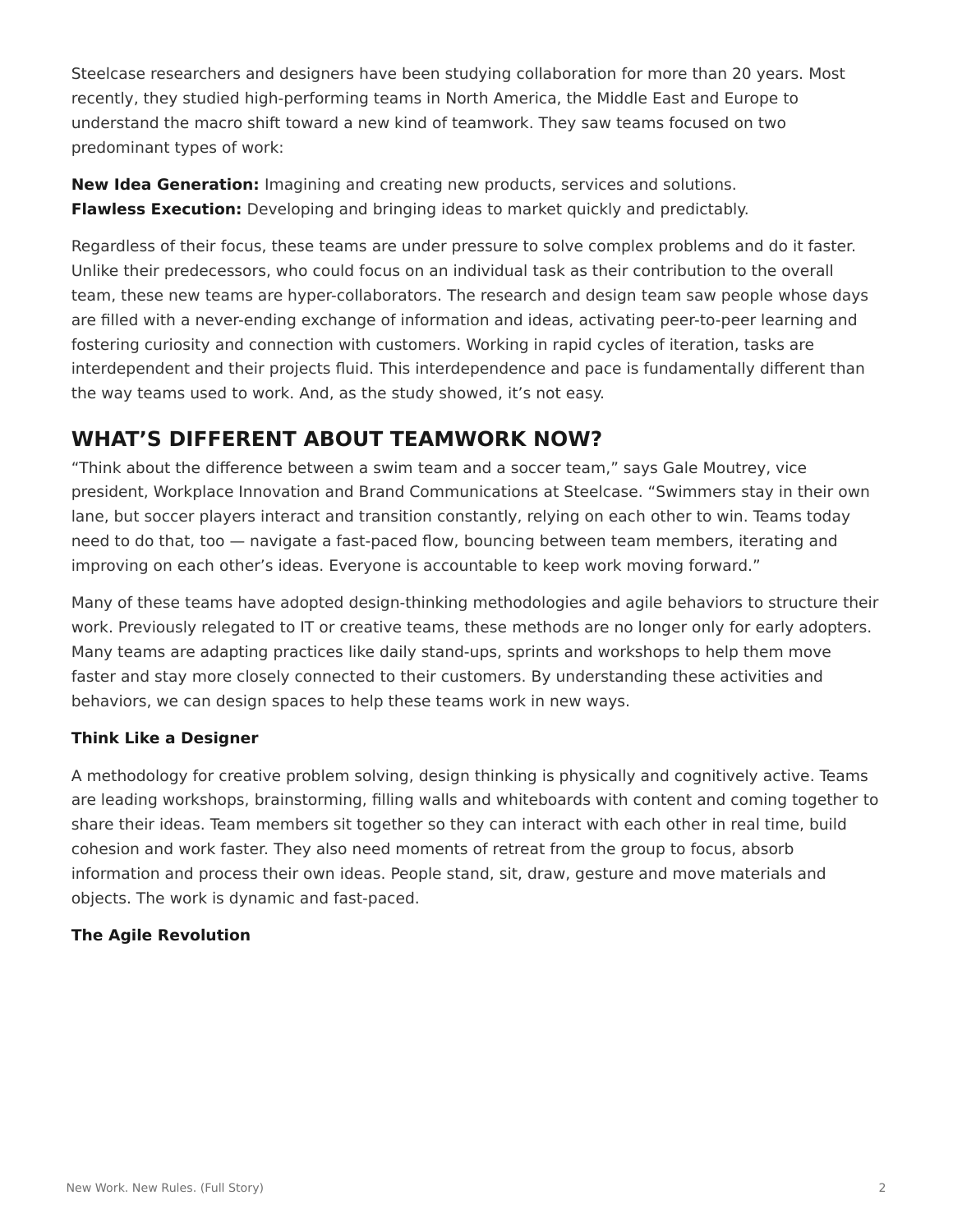Agile is a set of values and principles derived from software development and now used by lots of industries to improve speed, flexibility and customer focus. Agile teams structure their work into a sequence of activities that guide them to execute quickly, monitor progress and re-adjust workflow. Their practice includes daily stand-up meetings, pair-based work, sprint reviews and sprint retrospectives. These teams constantly shift between modes of work, working alone and together as the task demands.

# **THE STRUGGLE IS REAL**

Amidst this intense style of teamwork, the researchers and designers realized that most workplaces were getting in the way of teams, or at least not making work any easier.

"Most offices are still predominantly designed to support individual work and a linear process," says Julie Barnhart- Hoffman, principal design researcher for Steelcase. "Space is usually allocated on a perperson basis, instead of a team basis. And it's almost always organized by department, versus crossfunctional project work."

According to Barnhart-Hoffman, many organizations don't provide teams with their own "home" where they can "live together." This is critical to build team cohesion. Teams need to be able to socialize and externalize their thinking with each other and make their work tangible and visible. They also need to be able to shift easily between individual and group tasks. Today, many have to rely on traditional conference rooms (usually a rectangular table with a display screen at the end) for group work. These spaces are not designed to support the kind of physical movement that happens in agile and co-creation work; these spaces are better suited for formal interactions, like leader-led sessions to share information. Also, since most conference rooms are shared among multiple teams, people can't leave work in progress on the walls or whiteboards to keep work flowing.

Even when teams had a space to call their own, Steelcase researchers still saw teams struggling. "The work being performed by these teams is fluid. But their spaces aren't," explains Barnhart-Hoffman. "They need the ability to change their space and adapt it quickly to their changing tasks. They just don't have the control they need to move easily from activity to activity and can't reconfigure their space at will if their team make-up, needs or priorities change." The result, she says, "is that teams lose momentum and can't keep work flowing."

Steelcase researchers also observed people struggling to find privacy — a perennial issue in open plan spaces — which is exacerbated by the pace and level of activity within the team. Individuals need places for reflection and focus in the open plan and teams need to control their visual and acoustical privacy to mitigate distractions. Without any boundaries to protect them, researchers saw how easily they were interrupted by people walking through their space and disrupting flow.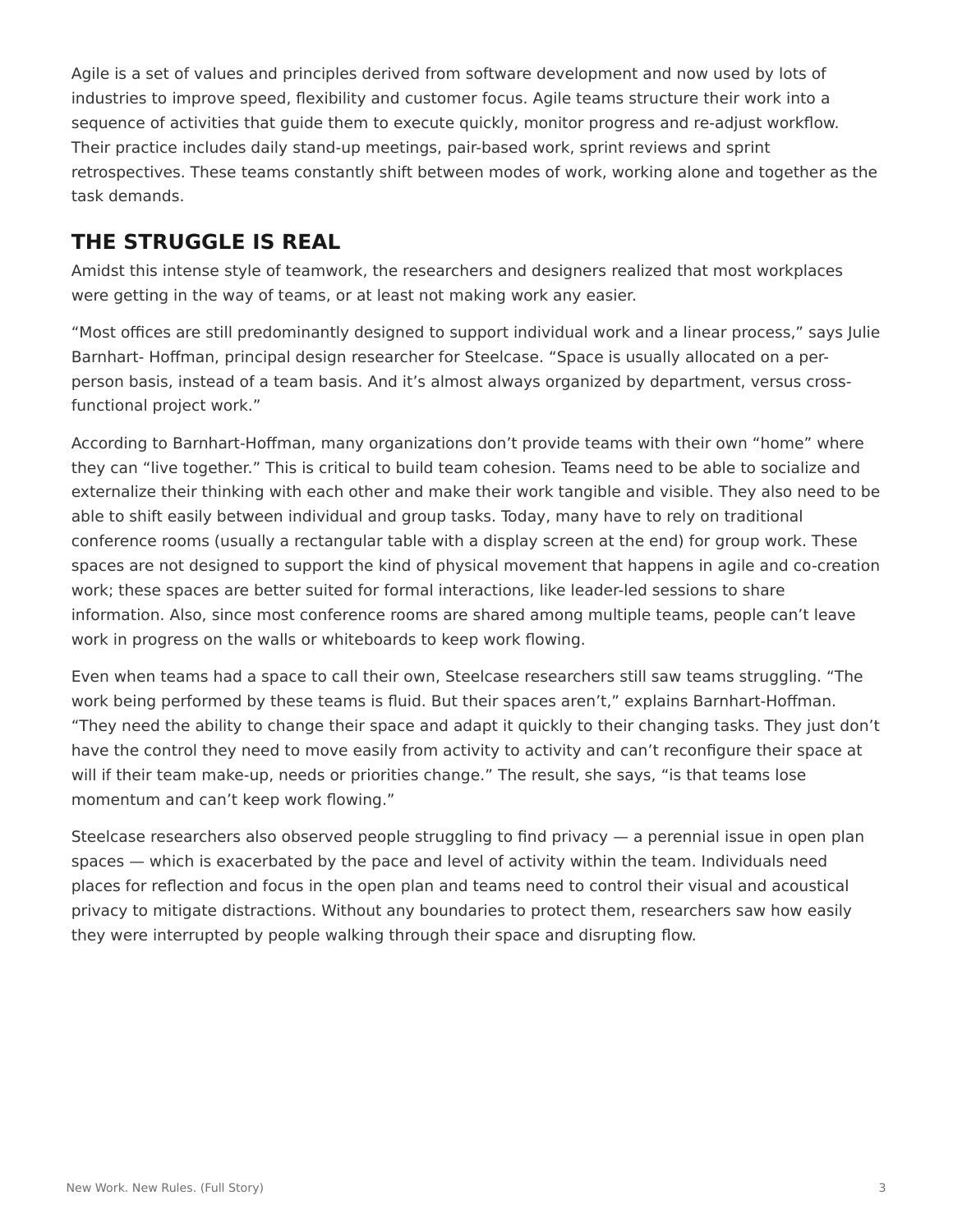**"Most offices are still predominantly designed to support individual work and a linear process. Space is usually allocated on a per-person basis, instead of a team basis. And it's almost always organized by department, versus cross-functional project work."**

**JULIE BARNHART-HOFFMAN** | Principal Design Researcher, Steelcase

If the open-plan office draws the most worker ire, technology is a close second. In fact, three of the five top barriers to collaboration are related to technology, according to the Steelcase study. Team meetings frequently start with some frustrating experience involving technology, often related to sound and sight lines. Teams can't access the information they need or visually display their work. And, remote teammates often struggle to participate equally in meetings, especially when the activity requires team members to stand and move around the work.

Another problem: The most common technology used by team members is for individual work or display, but not for co-creation or interaction. The Steelcase study found when large-scale collaborative technology is available it's more often available to executives than to the individuals who make up the teams and who do most of the collaborating. Steelcase researchers also observed the design of the space created friction between people and technology—whether it was the shape of a table or a cushy chair that people didn't want to get out of— the space became a barrier to people interacting with content on the screen or at the whiteboard and resulted in disengagement.

### **OFFICE REBOOT**

The notion of teamwork is not new, and for most of the twentieth century teams functioned like an assembly line, focusing on areas of expertise and the division of tasks. The work was hierarchically structured and space was designed to support that hierarchy. Inspired by Frederick Taylor's "The Principles of Scientific Management," organizations stressed efficiency, dividing work into individual tasks, and designating clear boundaries between those tasks. The Taylor model made sense in its day, but, for the most part, the siloed work style it fostered ended up slowing things down, causing errors to be overlooked and opportunities to be missed.

Many corporate offices today still reflect this linear approach to work. With floor plans focused on individual work, the typical configuration used to include private offices around the perimeter with "bullpen" areas located in the center, according to Barnhart-Hoffman. To facilitate idea flow, that paradigm gave way in many organizations to open offices—according to the Steelcase Global Report, 69 percent of all offices now have an open floor plan. Teams began working at benches, using conference rooms to review their progress toward milestones. But, for the most part, work in these settings was an independent pursuit, interspersed with team meetings and moments of water cooler conversations.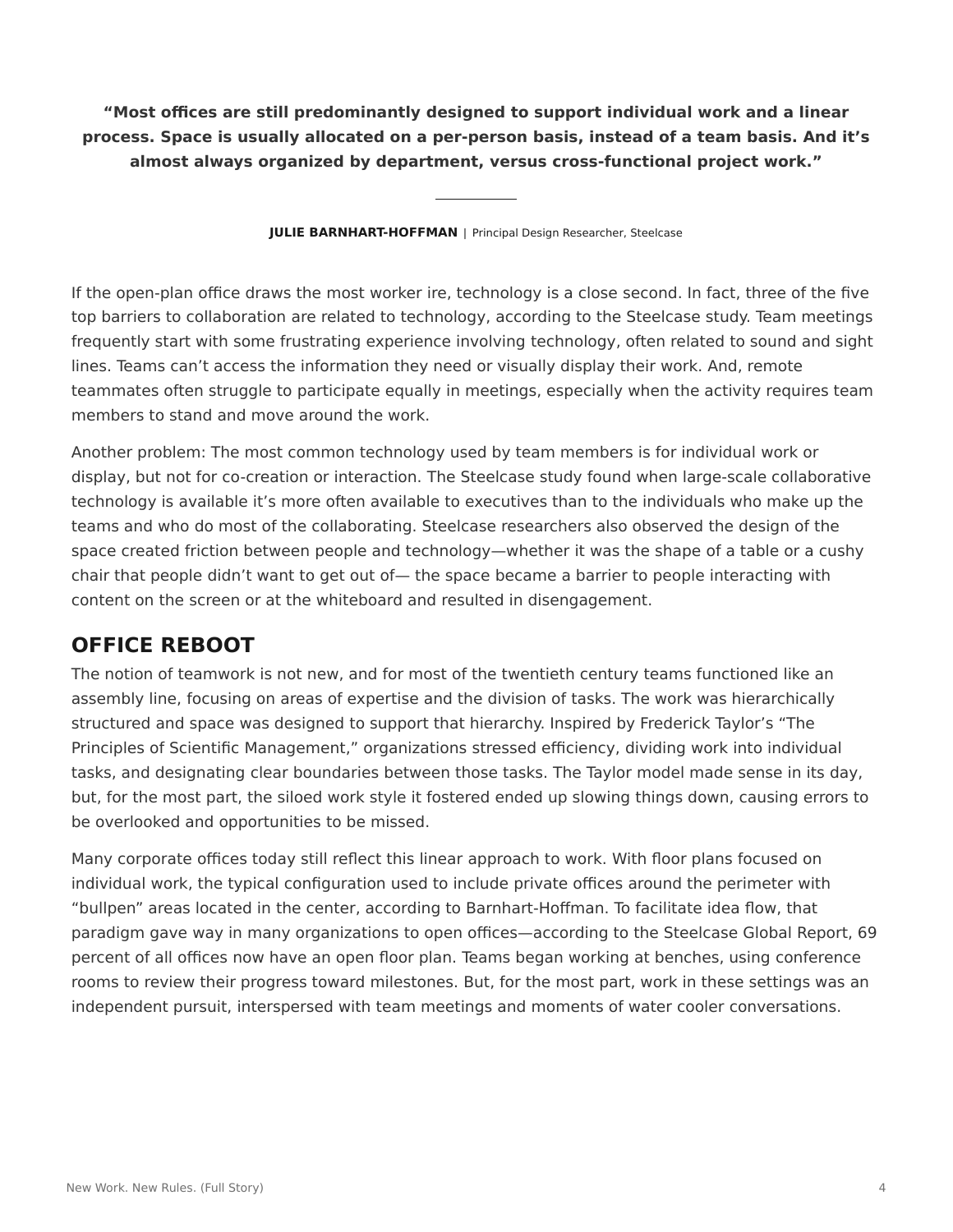Without question, the need to reboot the corporate workplace is overdue. While the processes and activities teams do today have dramatically changed, their spaces have not. Today work is more matrixed and work gets done through networks and lateral relationships. Employees who once operated in different universes must come together in interdependent, fluid teams. The spaces that best support this kind of work are designed specifically for teams, while embracing the needs of all those individuals who make them up—"me within we."

"Forget the old adage that there is no 'I' in team," says Moutrey. "Teams are made up of individuals. We need to design for multidisciplinary teamwork in a way that also gives the individual what they need to do their best work."

Getting the balance between team and individual needs just right is tricky, and sometimes the first iteration of the space isn't quite right. Giving teams ways to control their environment is key to allowing them to adjust and discover what works.

Barnhart-Hoffman worked on the agile work prototype for the Steelcase IT team and says that empowering users—the people who actually occupy the spaces—to reconfigure their settings within the flow of work is crucial. "There's a growing demand for user control over spaces—people want to be able to adapt spaces at the pace of the project, and to give team members agency in defining how the 'me' and the 'we' need to work together at a given time," she says. "Giving individuals and teams more control over their spaces also contributes to a sense of team cohesion and builds culture and trust. But right now in most leading organizations employees need to file a request with facilities and usually wait weeks or months for the changes they're asking for."

### **"Forget the old adage that there is no 'I' in team. Teams are made up of individuals. We need to design for multidisciplinary teamwork in a way that also gives the individual what they need to do their best work."**

**GALE MOUTREY** | Vice President, Workplace Innovation and Brand Communications, Steelcase

Project work moves through different phases and each phase has its own set of activities. As the type of work the team is doing changes, the team's capabilities and composition also change. "It's important that the space can evolve with the project," says Barnhart-Hoffman. "Teams may have a specific deadline, but they define the scope of work. That kind of autonomy has to be mirrored in the environment. Workers can change their proximity to one another or move products around to suit the activity at hand and the way the team wants to work," she explains.

### **WHAT TEAMS WANT**

So, what do teams expect and need from their work environments? According to Steelcase researchers, companies should consider these three things to help their teams excel.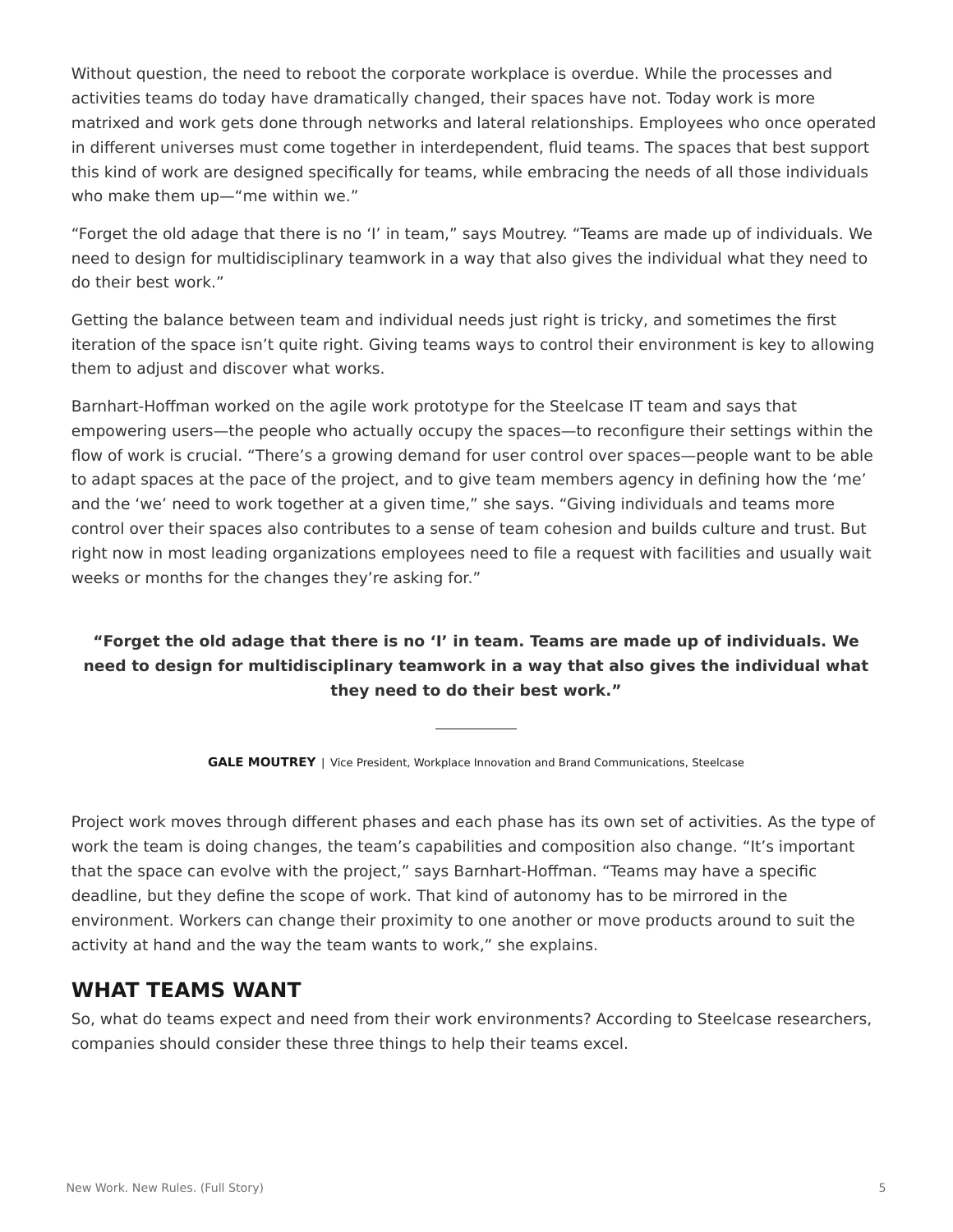#### **Build a Home for Teams**

The role of team space is bigger than just supporting the work itself. It's also about the human dimension.

- **Space "Feels Right":** The team space should reflect and encourage the type of practices and working style of the team.
- **Build Trust Together:** By building something or "cooking" together, teams foster a sense of identity, cohesion and trust.
- **Introduce Playfulness:** Playful interactions help teams challenge concepts by inspiring new ways of thinking and testing unusual approaches.

#### **Flex Space to Process**

Teams need a dynamic space that keeps up with their process and keeps them in flow.

- **Adaptability & Immediacy:** The space should let teams in rapid cycles reorganize in a natural, spontaneous way.
- **Showcase the Flow:** Teams need a place to create a 'stage' where content is curated and prioritized.

#### **Empower Teams**

Teams need control over their environments to cope rapidly with individual preferences and project needs.

- **No Wait Environments:** Changing current space and furniture should be addressed like a software request — it's what's needed to move a project forward.
- **Tweak Space to Personal Preferences:** Empower teams and individuals to make quick adjustments to their space on demand.
- **Shifting Role of Facilities:** Easily adaptable neighborhoods allow facilities management to act as advisors instead of gatekeepers.

"The teams felt strongly that learning happens by being connected to one another, by overhearing and overseeing, which seems counter to all the negatives we hear about open offices," says Barnhart-Hoffman. "This is how we capture multiple points of view and embed learning within the process. But, this level of intense collaboration must also balance the needs of the 'we' with the needs of 'me.' People want their desk to be a 'me place' where they can customize their computer, monitors and keyboard to personal preferences. They want storage for personal items as well as shared team resources, like tools, snacks, etc. And they want ways to control their own privacy so they can focus and develop their own point of view. This requires an environment that can anticipate change and adapt."